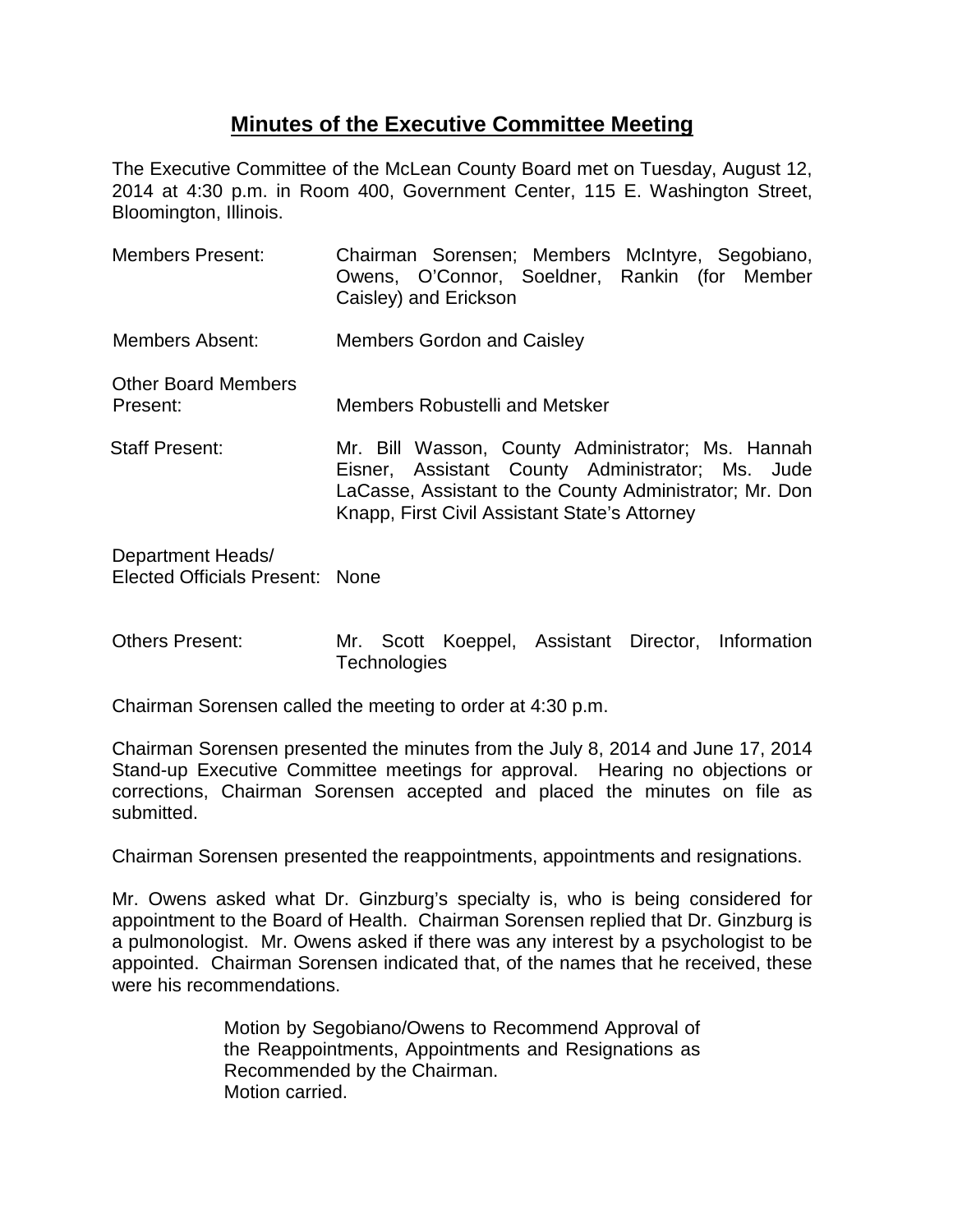Minutes of the Executive Committee August 12, 2014 Page **2** of **10**

Chairman Sorensen presented a request for approval of Critical Personnel Hiring Requests – County Administrator's Office.

> Motion by Segobiano/Owens to Recommend Approval of Critical Personnel Hiring Requests – County Administrator's Office. Motion carried.

Chairman Sorensen presented a request for approval of a CIRBN Construction Agreement – Information Technologies.

> Motion by Segobiano/Owens to Recommend Approval of a CIRBN Construction Agreement – Information Technologies. Motion carried.

Chairman Sorensen presented a request for approval of a Resolution of the McLean County Board transferring authority to supervise Animal Control from the Board of Health – County Administrator's Office.

> Motion by Owens/McIntyre to Recommend Approval of a Resolution of the McLean County Board Transferring Authority to Supervise Animal Control from the Board of Health – County Administrator's Office. Motion carried.

Mr. Wasson presented a request for approval of a McLean County, Illinois' Agreement to become an additional member of an Intergovernmental Coalition Opposing the Clinton Landfill Permit Application to accept Polychlorinated Biphenyls – County Administrator's Office.

Mr. Erickson asked if all appeals had been exhausted. Mr. Wasson replied that not all appeals have been exhausted. Mr. Erickson asked what the status is on the Appellate Court appeal. Chairman Sorensen responded that the appeal is still pending.

> Motion by Segobiano/Rankin to Recommend approval of a McLean County, Illinois' Agreement to become an additional member of Intergovernmental Coalition Opposing the Clinton Landfill Permit Application to accept Polychlorinated Biphenyls – County Administrator's Office. Motion carried.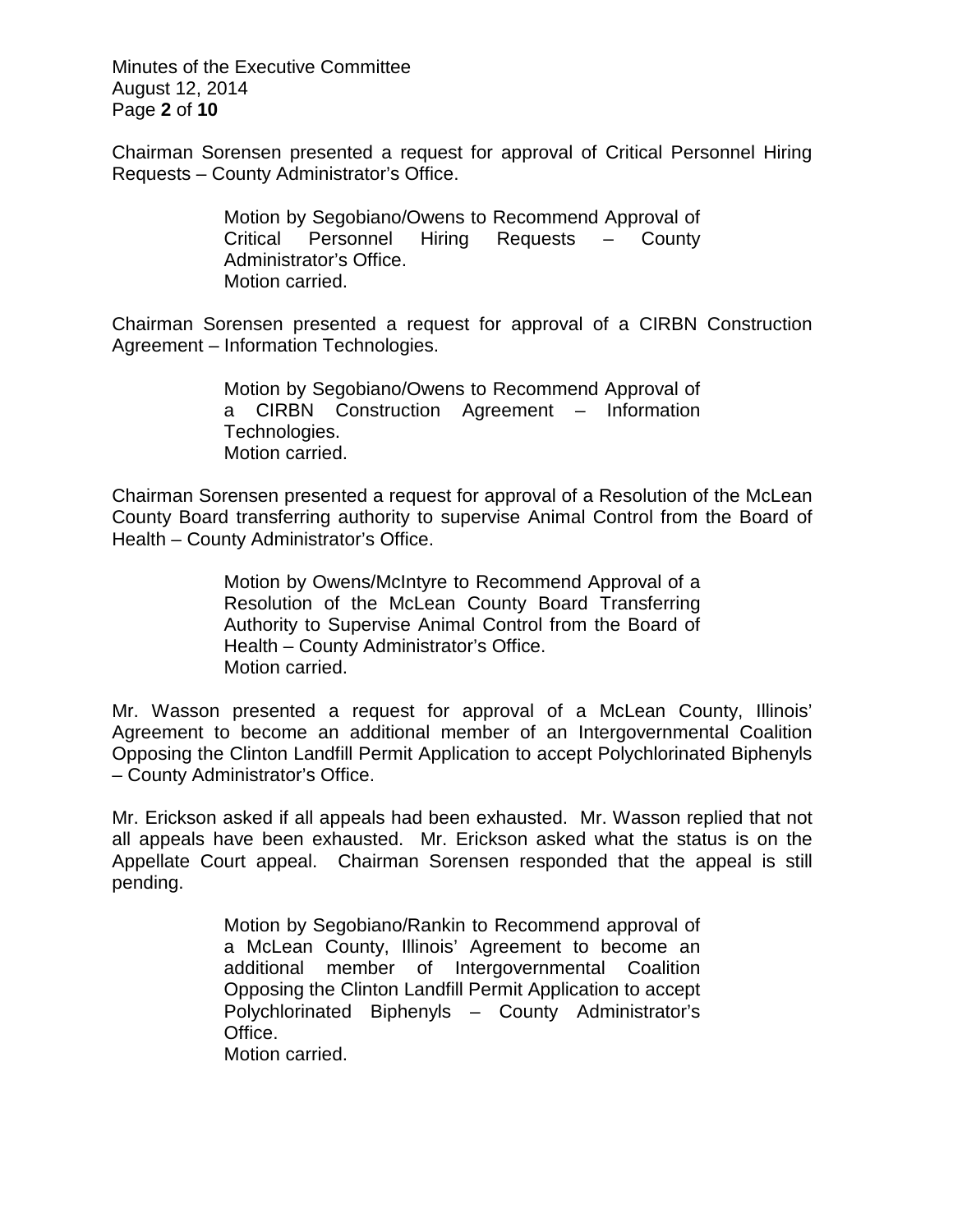Minutes of the Executive Committee August 12, 2014 Page **3** of **10**

Mr. Wasson reviewed his memorandum, under the General Report, about County Board packets being available on the website as requested by Member Robustelli at last month's County Board meeting. He indicated that the Administrator's staff is looking for direction from the Executive Committee relative to the options provided in the memorandum. The options are as follows:

 $\triangleright$  Option #1 would be to provide the packet, including unapproved minutes that would be designated "unapproved" by a watermark across the page.

Mr. Wasson advised that while this would be simplest to implement, the legal staff has expressed concerns with this option because the minutes are unapproved and may be misconstrued.

 $\triangleright$  Option #2 would be to imbed links to the Committee Agendas within the County Board electronic agenda.

Mr. Wasson stated that this option would necessitate technical processes that would be difficult to complete in the amount of time necessary to process the packet.

 $\triangleright$  Option #3 would be to have the committee minutes be processed as a separate packet from the board packet and distributed only to Board members.

Mr. Wasson indicated that this option would allow the Board packet to be placed on the County Website, while the committee minutes would be a separate document for Board members.

Ms. Eisner noted that the main question is whether you want to withhold the unapproved minutes or not. She added that the minutes are exempt from FOIA because they are in a draft form. Mr. Wasson stated that once they are put out to the public, they are no longer exempt.

Mr. Rankin stated that he doesn't believe that a lot of corrections are made to the minutes, and believes Option #1 would be the most intelligent option.

Mr. Segobiano indicated that he does not believe that many people will go through the Board packet page by page to even read the minutes, and expressed concern on how much more workload will be put on staff.

Chairman Sorensen asked for an opinion from the State's Attorney's Office. Mr. Don Knapp, First Civil State's Attorney, stated that the practical concern is different from the legal concern, noting that there is no legal concern. However, the risk concern would be that there may be a scrivener's error or miss-recorded information, such as a transposed vote, that could have some substantive affect should it get into the public domain, even though it is not a legal problem. Mr. Knapp indicated that draft minutes are exempt from FOIA requests until they are put out to the public. He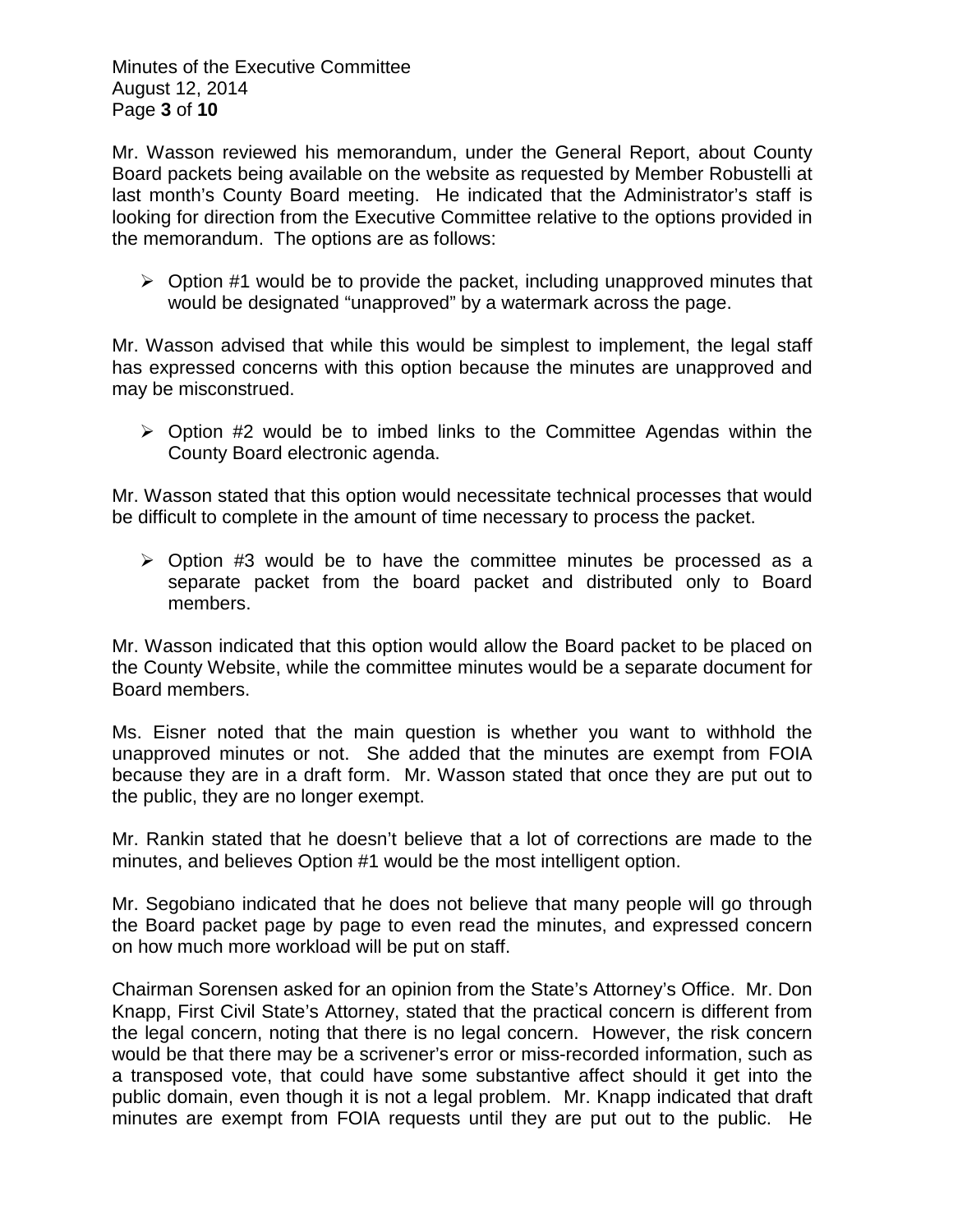Minutes of the Executive Committee August 12, 2014 Page **4** of **10**

added that he could probably develop "nuclear" problems in his head, but they are probably not going to happen.

Mr. Robustelli asked if the packet that is put out every month and goes to the press include the unapproved minutes or not. Mr. Wasson replied that, historically, the entire packet has been shared with the professional news media. Mr. Robustelli indicated that the media could then write something that is based on a scrivener's error. Chairman Sorensen responded that the professional media would not just take something out of the packet and run with it; they would either call the Administrator's Office, a Committee Chair or he for clarity to make sure they understand those issues or topics. He stated that the issue has more to do with groups or individuals who might pick something up out of the meeting minutes and cause a public relations issue.

Mr. Segobiano asked which option meets the legal obligations. Mr. Wasson replied that all three of the options exceed the obligations necessary under the law. Mr. Segobiano asked which option Mr. Wasson would recommend. Mr. Wasson replied that he would recommend Option #3 unless Board members have no concerns regarding the unapproved minutes appearing before members of the public.

Ms. Eisner advised that after the minutes have been approved at the next month's committee meeting, they are placed on the website for the public.

Mr. Erickson asked how much more difficult is Option #3 from Option #1. Mr. Wasson replied that Option #1 simplifies the process. The benefit is that there is just one document that is placed on the website. Mr. Wasson noted that Option #3 would require that two separate packets be prepared, namely the Board Packet (without the minutes) that will be distributed to the Board and placed on the County Website and a separate packet of unapproved minutes that will be distributed to Board members and department heads. Mr. Erickson expressed concern with having the minutes available on the website.

Mr. Owens advised that he prefers Option #1.

Ms. O'Connor stated that she prefers Option #1 because it is the simplest and most direct option.

Mr. Erickson stated that he prefers Option #3.

Chairman Sorensen cautioned that this is not a required Board or Executive Committee action. The Administrator's Office is looking for guidance.

Mr. Segobiano supported the County Administrator's recommendation of Option #3.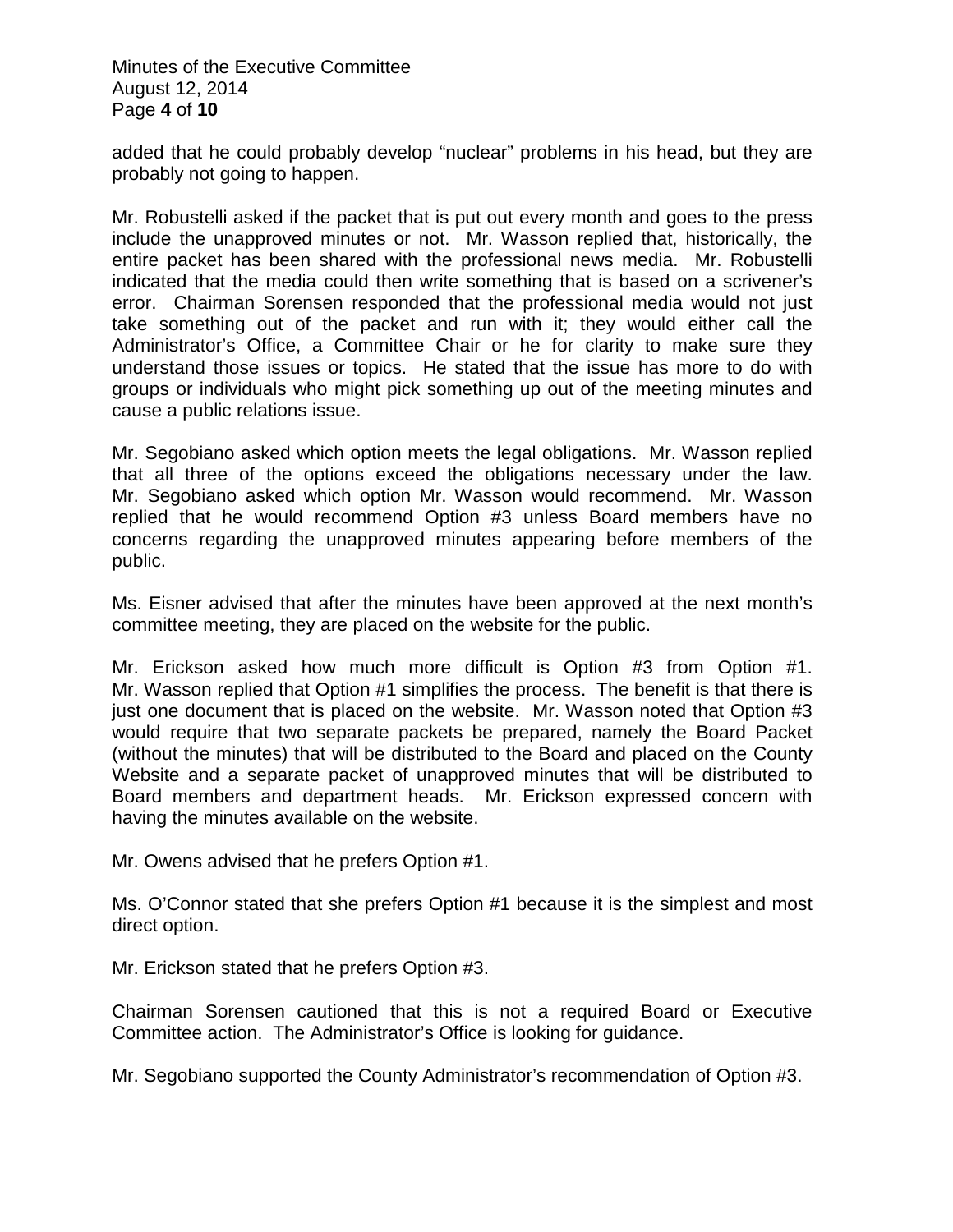Minutes of the Executive Committee August 12, 2014 Page **5** of **10**

Mr. Soeldner stated that he believes Option #1 is okay, but if the Administrator's Office feels that we are more protected by Option #3 then that will be all right with him.

Mr. McIntyre advised that he is okay with either Option #1 or Option #3.

Ms. Eisner suggested that we try a month with Option #3 to see how it works before making a final decision.

Chairman Sorensen asked Mr. Robustelli if his initial concern had to do with meeting minutes or with the material associated with the items on the agenda. Mr. Robustelli replied that his interest was to provide the public with the agenda and the attachments that support the items in an easy and concise way. He stated that his preference would be Option #1, but if that would table this effort, he will agree to Option #3.

Mr. Wasson recommended that we move forward with Option #3 for this month and continue to get additional feedback from the members. If there is another direction that they want to take in the future, Committee members can request that they do so.

Mr. Erik Rankin, Vice Chairman, Justice Committee, presented a request for approval of the renewal of a Department of Children & Family Services Contract – State's Attorney's Office.

> Motion by Rankin/Owens to Recommend Approval of the Renewal of a Department of Children & Family Services Contract – State's Attorney's Office. Motion carried.

Chairman Sorensen asked if there were any questions or comments. Hearing none, he thanked Mr. Rankin.

Mr. Ben Owens, Chairman, Finance Committee**,** presented a request for approval of an Ordinance of the McLean County Board Amending the 2014 Combined Appropriation and Budget Ordinance for Fund 0110 (Developmental Disabilities Fund) – Health Department.

> Motion by Owens/O'Connor to Recommend Approval of an Ordinance of the McLean County Board Amending the 2014 Combined Appropriation and Budget Ordinance for Fund 0110 (Developmental Disabilities Fund) – Health Department. Motion carried.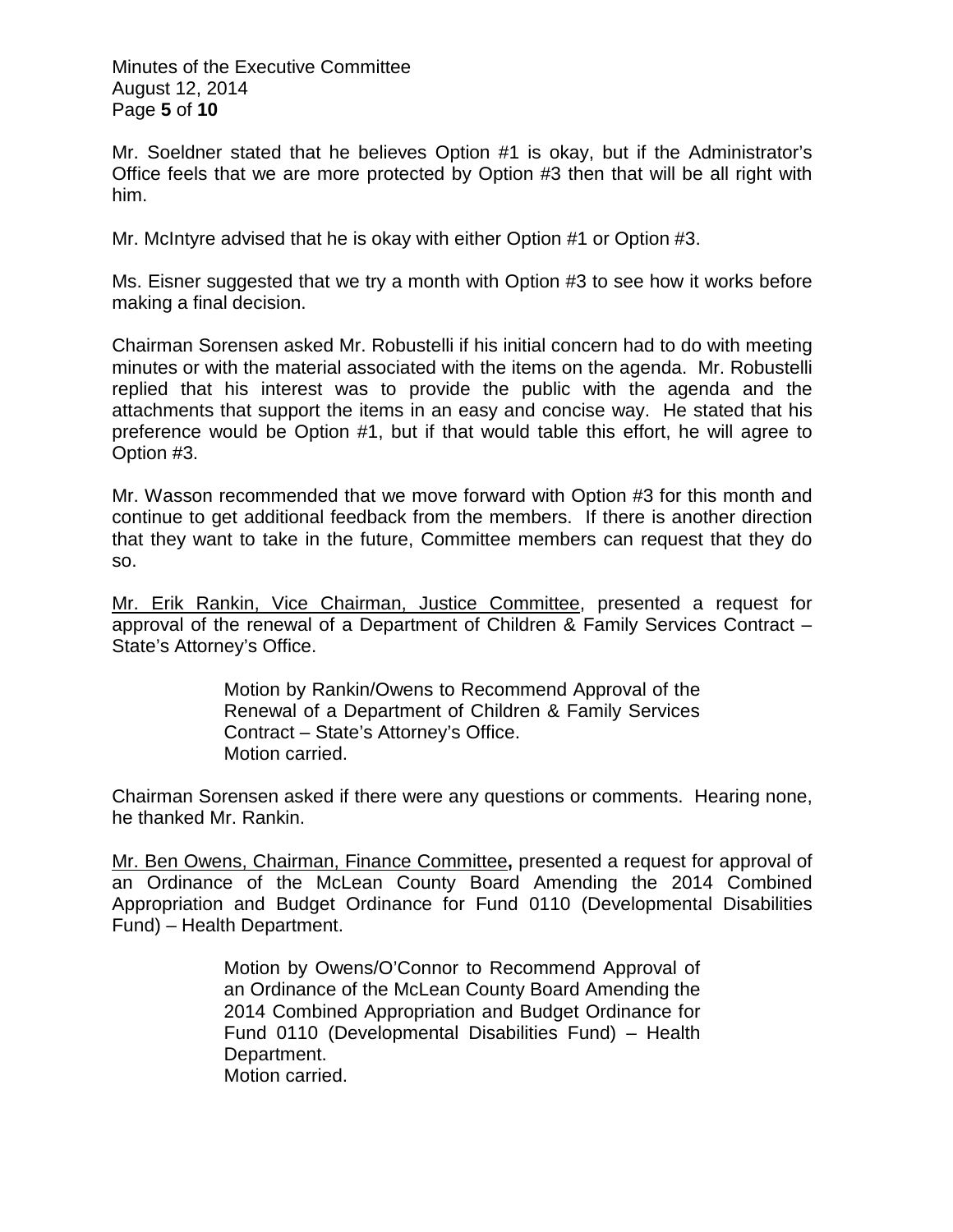Minutes of the Executive Committee August 12, 2014 Page **6** of **10**

Chairman Sorensen asked if there were any questions or comments. Hearing none, he thanked Mr. Owens.

Mr. Chuck Erickson, Vice Chairman, Land Use and Development Committee, advised that the Land Use and Development Committee brings no items for action to the Executive Committee.

Chairman Sorensen asked if there were any questions or comments. Hearing none, he thanked Mr. Erickson.

Mr. Jim Soeldner, Chairman, Transportation Committee presented a request for approval of a Motor Vehicle Lease Agreement between McLean County and SHOW BUS.

> Motion by Soeldner/Segobiano to Recommend Approval of a Motor Vehicle Lease Agreement between McLean County and SHOW BUS. Motion carried.

Mr. Soeldner presented a request for approval of an Emergency Appropriation Ordinance amending the McLean County Fiscal Year 2014 Combined Annual Appropriation and Budget Ordinance, McLean County Motor Fuel Tax Fund 0123, McLean County Highway Department 0055 (Illinois Jobs Now! (IJN) Funds).

> Motion by Soeldner/Segobiano to Recommend Approval of an Emergency Appropriation Ordinance amending the McLean County Fiscal Year 2014 Combined Annual Appropriation and Budget Ordinance, McLean County Motor Fuel Tax Fund 0123, McLean County Highway Department 0055 (Illinois Jobs Now! (IJN) Funds). Motion carried.

Chairman Sorensen asked if there were any questions or comments. Hearing none, he thanked Mr. Soeldner.

Mr. Paul Segobiano, Chairman, Property Committee, advised that the Property Committee brings no items for action to the Executive Committee.

Chairman Sorensen asked Mr. Segobiano to provide an update on the Memorandum of Understanding with Chestnut Health Systems that will go before the full Board next week.

Mr. Segobiano advised that he believes this action is a win-win situation for McLean County. He noted that the County is looking at a partnership with Chestnut Health Systems in order to address some issues brought up by the two Mental Health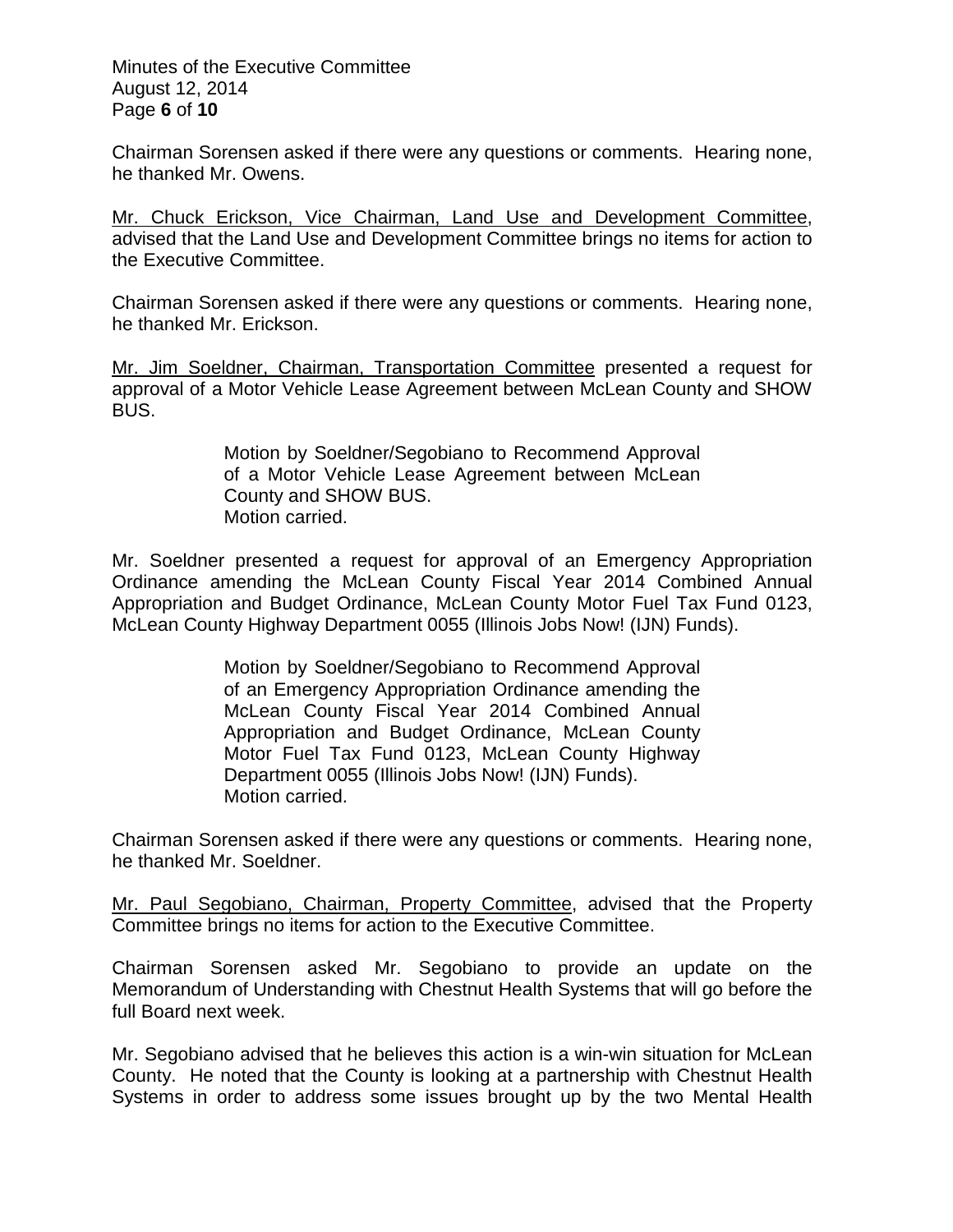Minutes of the Executive Committee August 12, 2014 Page **7** of **10**

Groups that Chairman Sorensen appointed. Mr. Segobiano stated that this will be a joint endeavor between the County and Chestnut Health Systems.

Mr. Segobiano stated that, although the lease has not yet been finalized, the County would be responsible for removing the asbestos from the Fairview Building at a cost an estimated cost of approximately \$75,000-\$100,000. The County will design this building, but when it is completed it will be a joint endeavor with the County and Chestnut Health Systems (CHS) to begin to address part of the mental health issue with which the County is faced.

Mr. Segobiano indicated that the County will likely enter into a financing agreement with the Public Building Commission in the neighborhood of a 20 year issue at approximately \$4.5 million. He stated that CHS's lease agreement with the County may take care of the demolition of the Fairview Building and help pay off the indebtedness. Mr. Segobiano advised that at the end of those 20 years, the County will own the building at which time the lease agreement can be continued or become a County building that future Boards can determine its use of.

Mr. Erickson asked what the facility will be used for. Mr. Wasson replied that this will be a health clinic that would be available to all individuals, but, the Federally Qualified Health Centers (FQHC) are specifically designed to increase availability for individuals that receive Medicaid and Medicare supplemental assistance relative to health care costs. Chairman Sorensen added that he has heard that a Federally Qualified Health Center is intended to become the medical home for the users of those services. He indicated that in this particular case they are expanding that to be more than just physical doctors and nurses, but also behavioral services as well.

Chairman Sorensen asked if there were any other questions or comments. Hearing none, he thanked Mr. Segobiano.

Mr. Wasson advised that at this time two requests have been received to speak before the County Board next Tuesday. One is an individual that would like to speak on elder abuse and the second individual is Ms. Michael who would like to speak relative to her proposal for the change in polling places.

Mr. Wasson stated that the Administrator's Office continues to work through the process of budget meetings. He indicated that meetings have been held with almost all department heads for the first round, and second round meetings will begin next week.

Mr. Soeldner reported that there was some discussion at the end of the Finance Committee meeting about the possibility of changing the Board Rules to allow more discussion from members of the public. Chairman Sorensen responded that he has not received a request from any Board member to that affect. He stated that it may be necessary to have the Rules Committee meet to discuss this issue. Mr. Owens advised that the Justice Committee meeting had someone request to speak who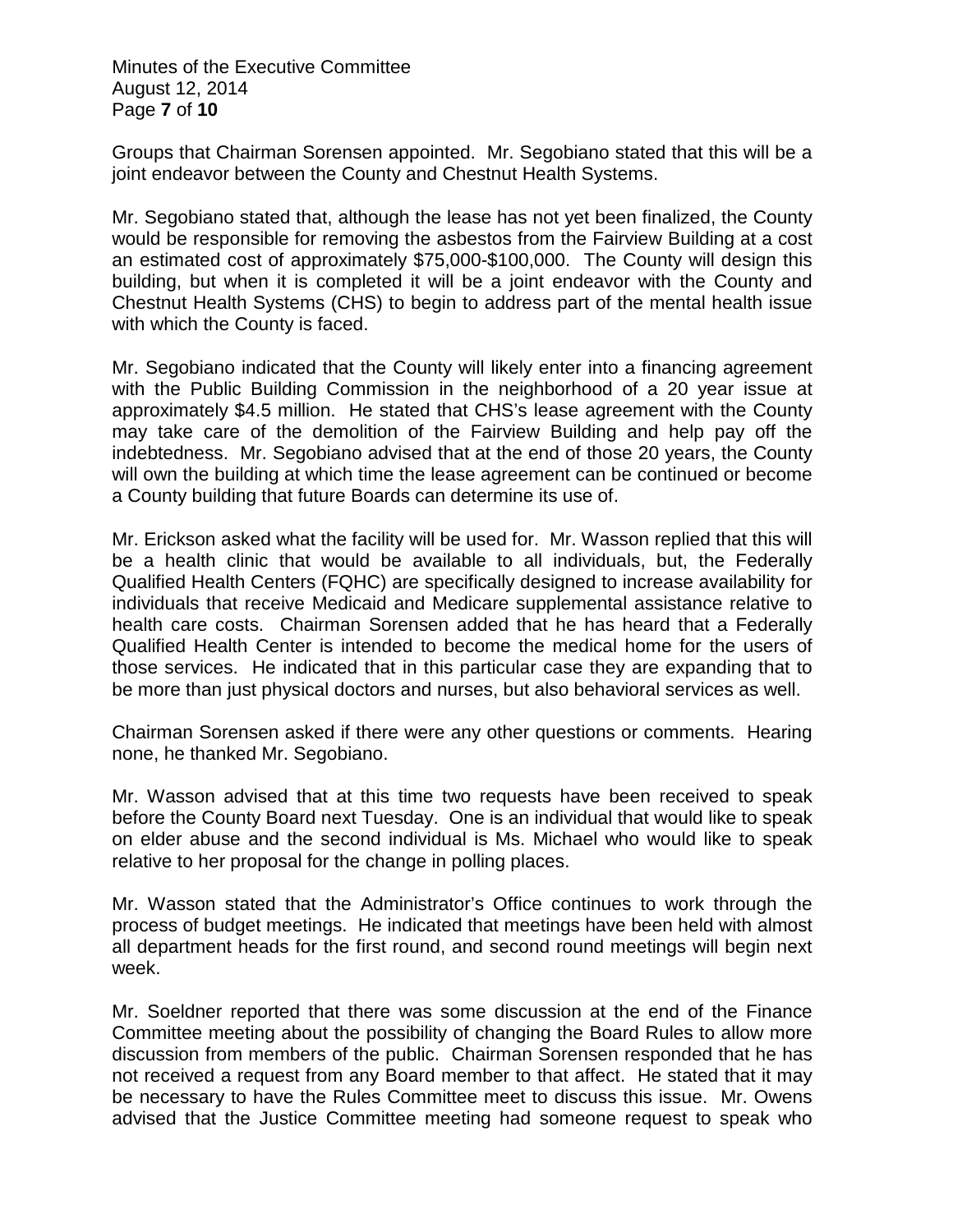Minutes of the Executive Committee August 12, 2014 Page **8** of **10**

was denied and Finance Committee had someone ask to speak that was allowed to speak for three minutes.

Chairman Sorensen advised that the five day rule has worked for 50+ years and worked well in McLean County, and stated he is not sure he understands what has changed.

Mr. McIntyre advised that a lady came to the Justice Committee without prior notice and asked to speak on an item that was not on the agenda. He indicated that Ms. Eisner talked with this person and explained the situation and the individual was very willing to wait and request permission to speak at the County Board meeting. Mr. McIntyre stated that Ms. Wollrab expressed concern that the public is not given the opportunity to speak at Committee meetings. He noted that the Justice Committee then had a dialogue about changing the rules.

Mr. Robustelli indicated that this issue came up in the Finance Committee as well, except the person who wished to speak wished to speak on a subject that was on the Agenda. He expressed concern that when a particular item is on the agenda to which an individual would like to speak, there is no way to follow the five-day rule because the agenda is not available five days before the meeting; the agenda is required to be posted only a couple days before the meeting. Mr. Robustelli suggested that if a person wished to speak on an item that was not on the agenda, the five day rule would be adequate. However, if someone wanted to speak on an agenda item, the rule needs to change so that they can make the request after the agenda is posted. Mr. Robustelli suggested that the rules be changed to shorten the time line for someone to request to speak under those circumstances or give them the right to speak at the actual committee meeting.

Chairman Sorensen advised that speakers do have another mechanism to address a committee or the full Board with no notice at all, namely to have a member request that they be given the floor. Mr. Robustelli indicated that that is at the whim of the Committee. He stated that if we have a rule that, by its very nature, prohibits someone from participating in the policy-making process, he feels the rule needs to be changed.

Mr. Soeldner reminded the Committee that a few months ago there were 30+ members of a group at the Transportation Committee meeting opposing the pipeline road use agreement. He stated that it would be impossible to allow all of those people to speak. Mr. Soeldner agreed that people need to have an opportunity to voice their opinion, but maybe that the full Board meeting is the place to do that.

Chairman Sorensen shared the perspective that a lot of other counties in Illinois have more restrictive speaking rules than McLean County. He noted that the rules today allow the Chairman of a Committee or the Chairman of the Board to act to avoid redundancy and to act to maintain decorum, which are very important.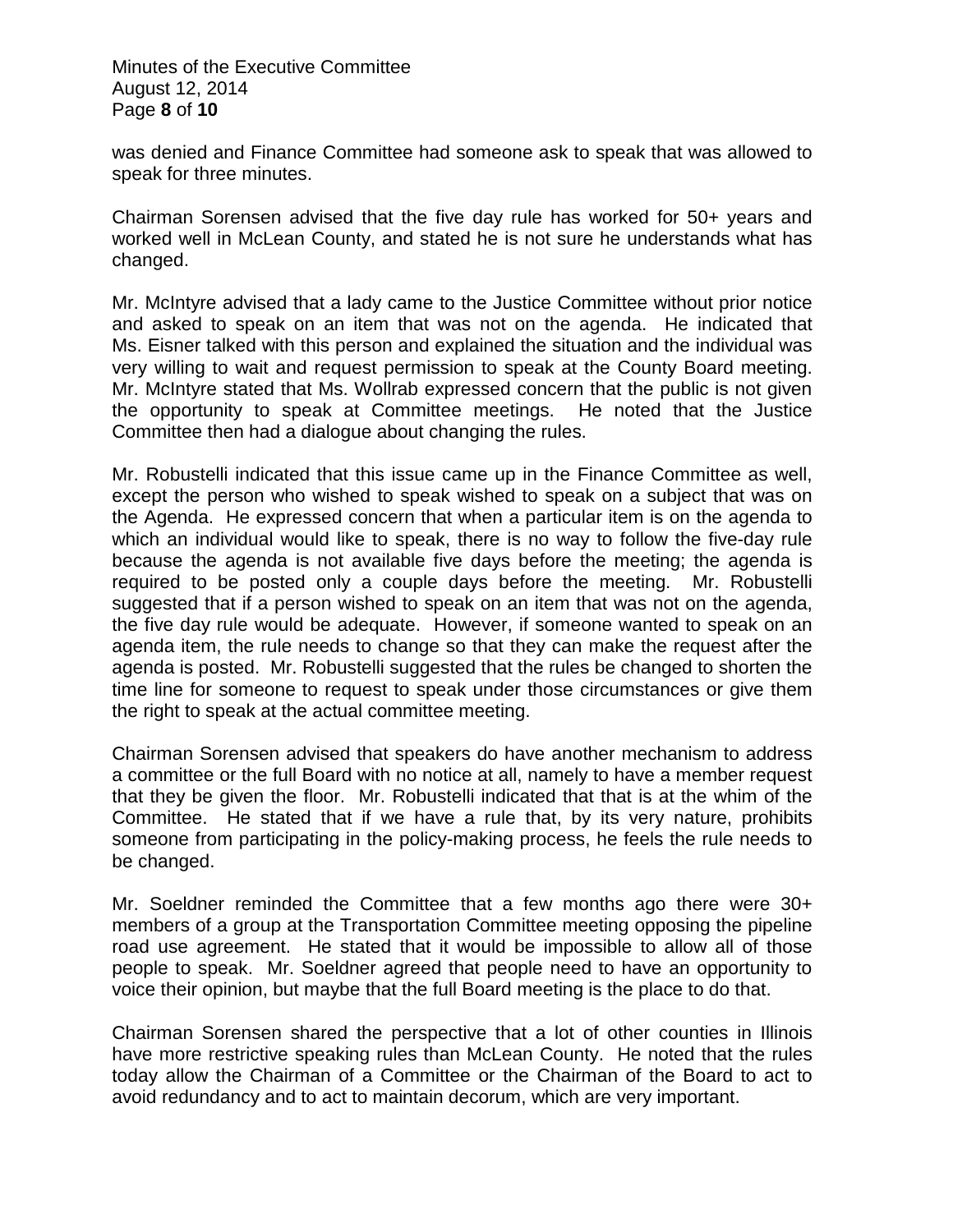Minutes of the Executive Committee August 12, 2014 Page **9** of **10**

After additional discussion, the consensus of the Committee was to call a meeting of the Rules Subcommittee to discuss this issue. In addition, the consensus was that if someone wanted to speak on a subject not on the agenda, the five day notice would still be adequate, but the time should be shorter for those wishing to speak on a topic that is on the agenda.

Chairman Sorenson informed the Committee that the Advisory Groups one and two, Best Practices and Community Needs, completed their work a couple months ago. He announced that Advisory Group #3 is being formed, which will consist of the entire membership of Advisory Groups 1 and 2; however, Advisory Group #3 will operate differently. There will be some sub-groups to do writing exercises on the various parts of the final report and then the entire group will be engaged in a variety of ways, including the following:

- $\triangleright$  Technology to see if we can set a trend for how county government works;
- $\triangleright$  Surveying;
- $\triangleright$  Video conferencing;
- $\triangleright$  E-mail communication;
- $\triangleright$  Meetings, as needed.

Chairman Sorensen stated that the first opportunity for that group to meet will probably be in the first or second week in September, as one of the writing groups has already begun to work on things.

Chairman Sorensen presented the July 31, 2014 bills as recommended and transmitted by the County Auditor for payment. The Fund Total is \$209,659.76 and the Prepaid Total is the same.

> Motion by Owens/Rankin to recommend approval of the Executive Committee bills for July 31, 2014 as presented to the Committee by the County Auditor. Motion carried.